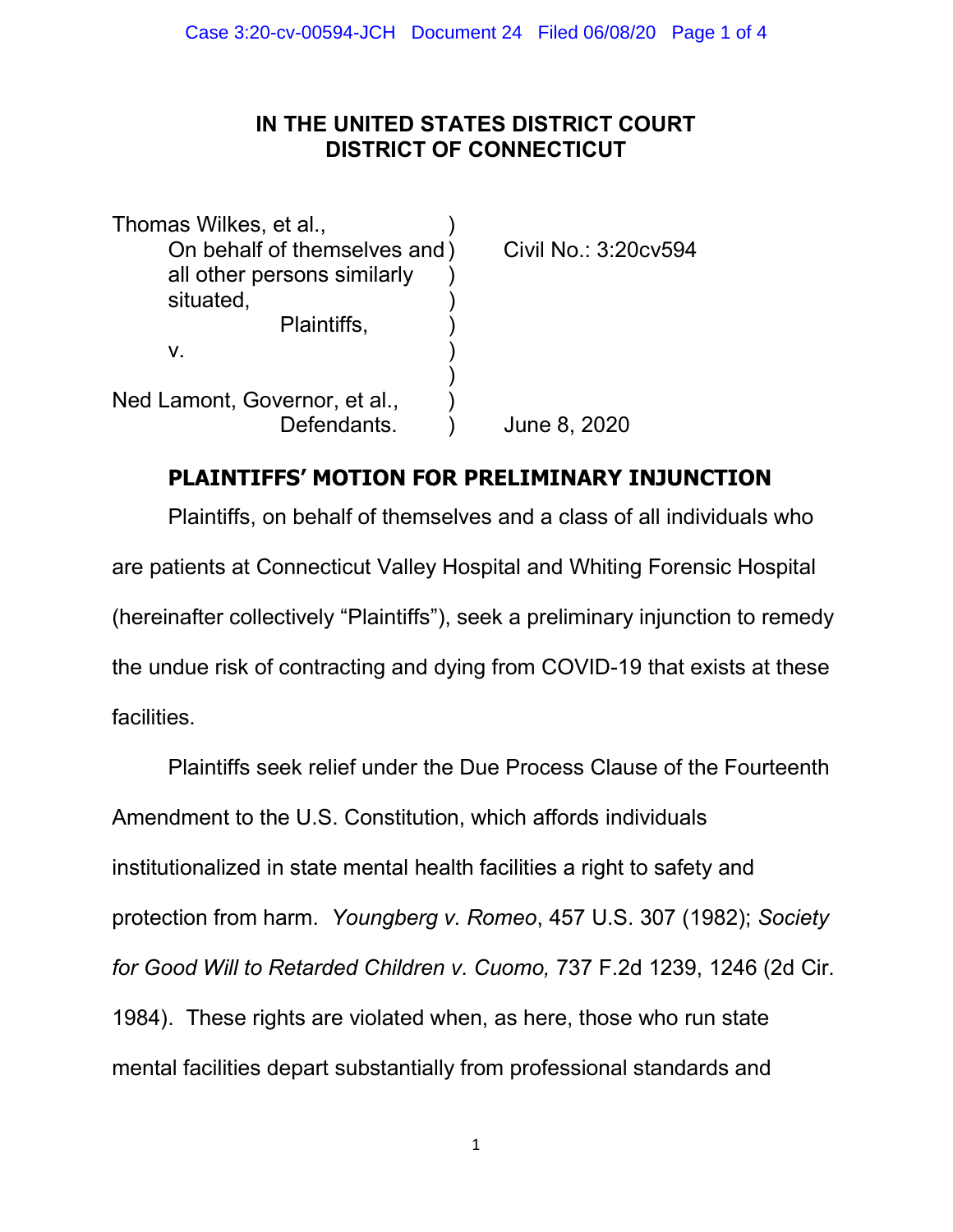## Case 3:20-cv-00594-JCH Document 24 Filed 06/08/20 Page 2 of 4

thereby jeopardize the health and safety of residents. Youngberg, 457 U.S. at 323. Plaintiffs' are entitled to a preliminary injunction to end and correct Defendants' illegal practices.

 Plaintiff's request that the Court issue a preliminary injunction ordering the defendants to:

1. Conform their testing protocols to CDC standards,

 2. Take steps to ensure that staff consistently wear masks and that Plaintiffs are encouraged and supported in wearing masks including through education,

3. Improve hygiene and decontamination practices,

 4. Implement social distancing to the maximum extent possible including by reducing patient census,

5. Undertake a clinical review in order to accelerate discharges, and

6. Grant such other or different relief the Court deems appropriate.

Wherefore, Plaintiffs request that the Court issue a preliminary injunction to enforce their constitutional right to safe conditions of confinement. In support of this motion Plaintiffs submit an accompanying memorandum.

2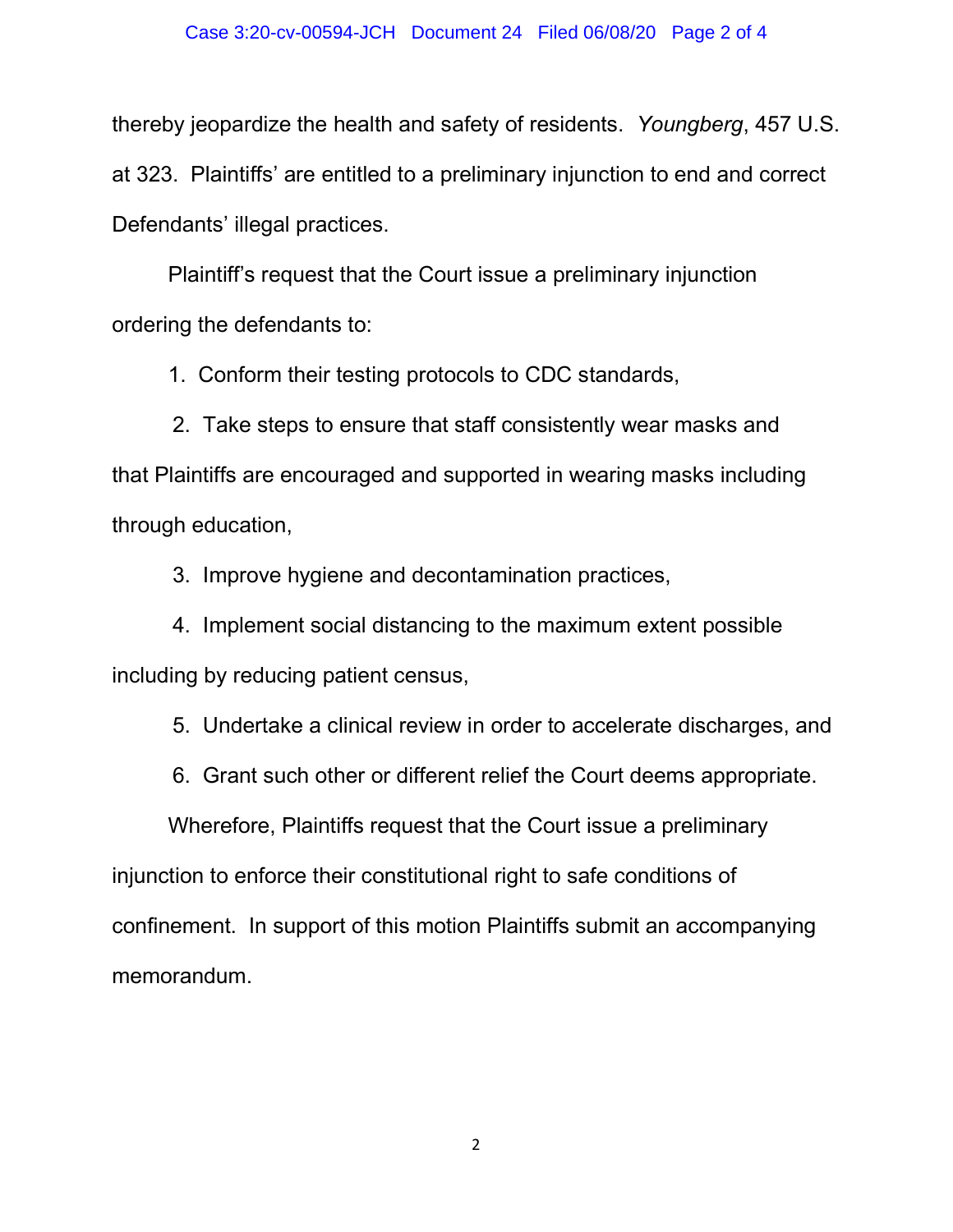The Plaintiffs

discovering the By: the By:

 s/Kirk W. Lowry Kirk W. Lowry, ct#27850 Karyl Lee Hall, ct#19320 Virginia Teixeira, ct#29213 Connecticut Legal Rights Project  $CVH - Beers Hall 2<sup>nd</sup> Floor$  P.O. Box 351 – Silver Street Middletown, CT 06457 (860) 262-5017 Fax (860) 262-5035 klowry@clrp.org

s/Ira Burnim

 Ira A. Burnim, pro hac vice Jennifer Mathis, pro hac vice pending Judge David L. Bazelon Center for Mental Health Law 1090 Vermont Avenue, NW Suite 220 Washington, D.C. 20005 (202) 467-5730 Fax (202) 223-0409 irab@bazelon.org jenniferm@bazelon.org

s/Mark J. Murphy Mark J. Murphy, pro hac vice pending Center for Public Representation 1825 K Street, NW Suite 600 Washington, D.C. 20006 (202) 670-1008 Fax (413) 586-5711 mmurphy@cpr-ma.org